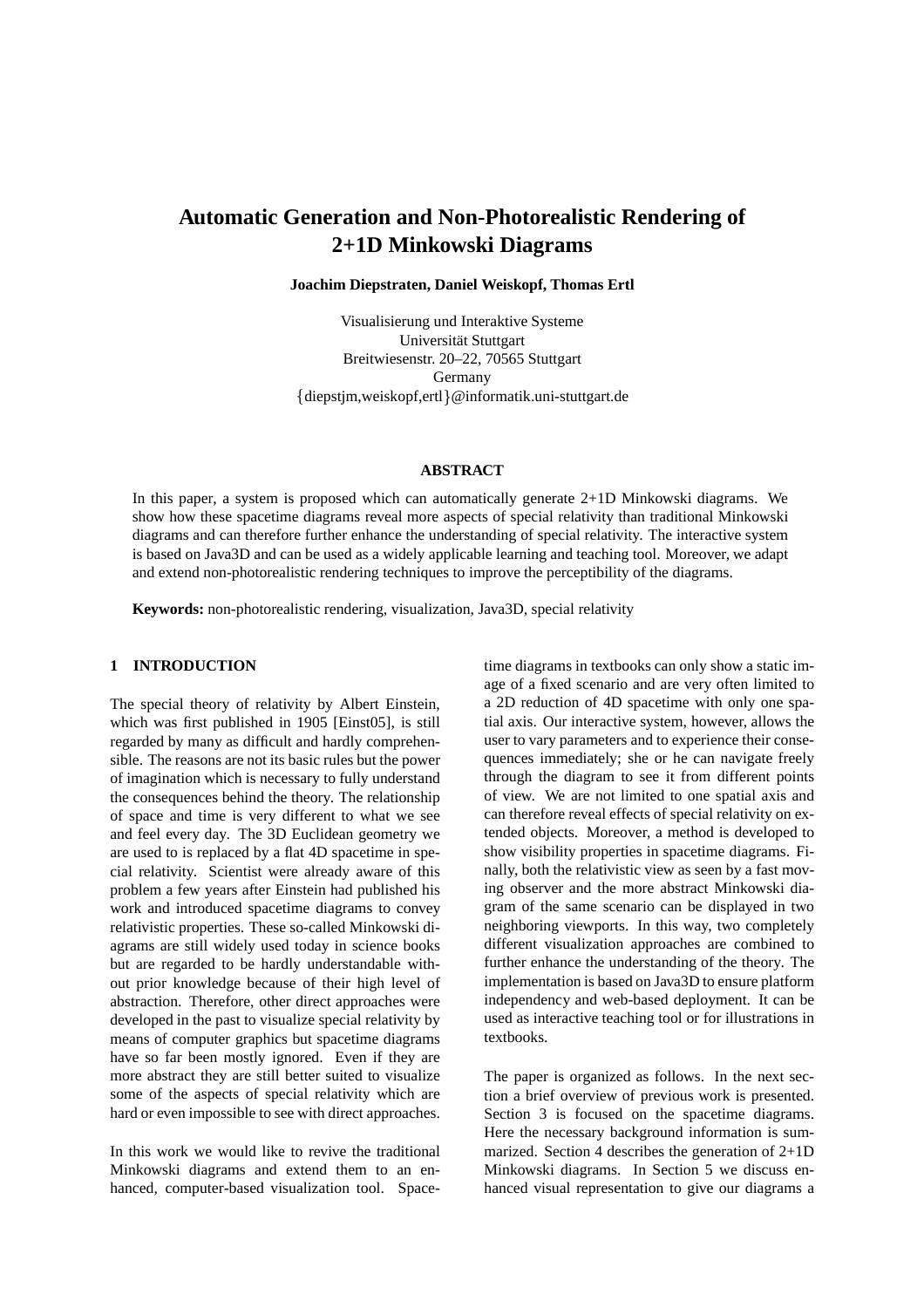more textbook-like touch. In Section 6 we give an overview of our system. Finally Sections 7 and 8 contain results, a short conclusion, and give an outlook on possible future work.

#### **2 PREVIOUS AND RELATED WORK**

Around the end of the 80s, works by Hsiung and coworkers [Hsiun89; Hsiun90] introduced special relativistic visualization to the computer graphics community. Their T-buffer technique [Hsiun90] is a polygon rendering method, which is also the basis for our direct relativistic view. In recent work, other relativistic rendering techniques were developed, such as image-based relativistic rendering [Weisk00]. A comprehensive presentation of state-of-the-art relativistic visualization can be found in [Hanso01].

But long before computer machinery had been invented, ways to explore and visualize special relativity on a more abstract level were introduced by the mathematician Hermann Minkowski [Minko08]. He developed and first published spacetime diagrams the Minkowski diagrams.

Another important aspect of this paper is the appropriate visual representation of complex Minkowski diagrams by means of non-photorealistic rendering techniques (NPR). Much research was conducted in the field of artistic and non-photorealistic rendering [Salis94; Curti97; Marko97]. Our techniques for displaying Minkowski diagrams are closely related to works in the field of automatic technical illustration by Gooch and co-workers [Gooch98; Gooch99]. Last but not least, one part of our system facilitates the WIM metaphor (Worlds in Miniature) introduced by Ware [Ware90]. WIM offers, in addition to a standard first-person perspective, a second dynamic viewport with an outside view onto the virtual environment.

# **3 THEORETICAL BACKGROUND**

In classic Newtonian physics, the time coordinate in a reference frame is completely independent of spatial coordinates  $(x, y, z)$ ; the time transformation between two frames is simply  $t = t'$ . In relativistic physics the situation is different: space and time are tightly connected to each other. When changing from one frame of reference to another, the time coordinate *t* depends not only on the temporal but also on the spatial coordinates of the other frame. When the observer is moving with a velocity *v* along the *x* axis, the *t* and *x* coordinates are related by

$$
t' = \frac{t - vx/c^2}{\sqrt{1 - v^2/c^2}} \quad , \tag{1}
$$



Figure 1: Minkowski diagram showing the world lines of a photon and a particle moving at varying speed.

$$
x' = \frac{x - vt/c^2}{\sqrt{1 - v^2/c^2}} \quad , \tag{2}
$$

where  $c$  is the speed of light in vacuum. Here, the *y* and *z* coordinates remain unchanged. The above transformation is called Lorentz transformation. Instead of treating space and time independently from each other, Minkowski connected them tightly in the form of a 4D spacetime and introduced spacetime diagrams as a new kind of visualization tool. Figure 1 shows an example of such a spacetime diagram.

In the traditional form, a Minkowski diagramm is 2D—with one spatial axis and the time axis—i.e., a 1+1D diagram. As special relativity operates in a 4D spacetime, where the time axis is treated differently than the spatial axes, standard Minkowski diagrams employ a reduction of spatial dimensions that, however, does not invalidate their usability. Due to the isotropy of special relativity, many qualitative features of spacetime are still present in 1+1D.

The convention for Minkowski diagrams is that the *t* axis lies vertically and the *x* axis lies horizontally for a rest frame. In a 1+1D diagram, an event is determined by its spatial coordinate *x* and its time *t*, resulting in a simple point in the diagram. As the diagram formed by the two axes is called "world" by Minkowski, the motion of a point-like particle through space and time is represented by a so-called word line. Note that a particle does not necessarily have to move in space but it automatically moves in time. Physical laws between the interaction of particles can be described by the geometric connection between their world lines. Each point of a world line forms a tangent with the slope  $dx/dt$  and an angle with the time axis which is smaller than 45 $^{\circ}$ . This angle  $\theta$  is given by

$$
\tan \theta = \frac{dx}{dt} = \frac{v}{c} \quad .
$$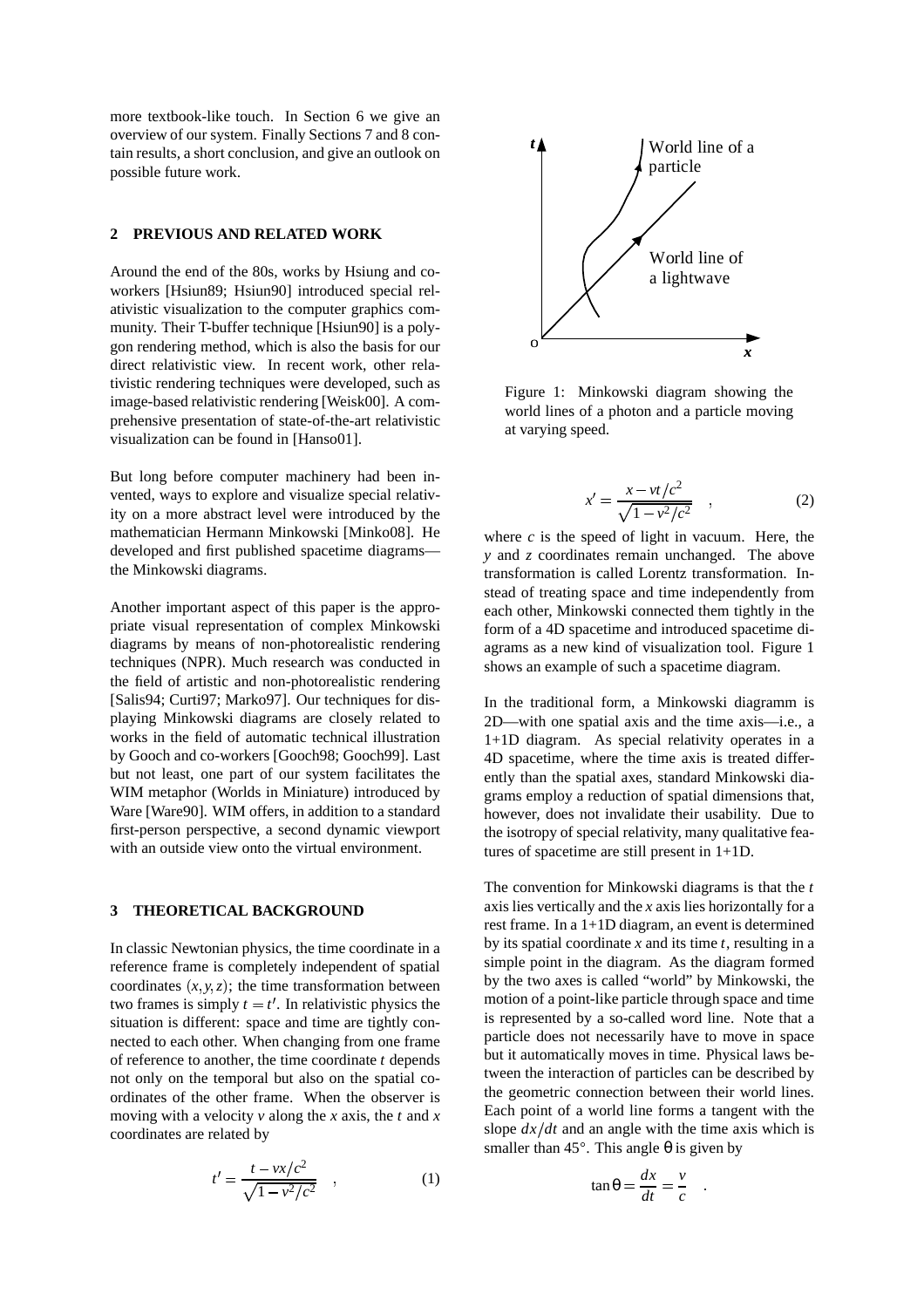

Figure 2: Minkowski diagram with two different inertial frames showing both the effect of concurrence and the contraction of length.

For any massive particle, *v* must be smaller than *c*. Consequently, the  $t'$  and  $x'$  axes of a moving frame of reference are rotated and form the angle θ to the axes *t* and *x* of the rest frame. Photons—light particles travel at the speed of light with respect to any frame. Therefore, their word lines always form an angle of 45 to the time axis.

The light cone of a Minkowski diagram consists of all the light rays that are emitted at a single emission event or absorbed at a single absorption event. In a standard 1+1D Minkowski diagram, the "light cone" consist of only two lines. Two different types of light cones can be distinguished—the future light cone and the past light cone. Together they form a double cone and divide the spacetime diagram into different causal regions (see Figure 3). A future light cone of an event is a set of light rays which pass through this event and are emitted into spacetime in all directions, similarly to a circular water wave formed when a stone is thrown into the water, only that the waves are extracted in time.

Spacetime diagrams in their 1+1D form are already well suited to visualize a major variety of effects experienced in special relativity. The most important effects are the following.

First, temporal concurrence can be visualized. For an observer  $O'$ , two events are concurrent if they have the same time coordinate  $t'$ . This means if two events are parallel to the  $x'$  axis they are concurrent for  $O'$ . In Figure 2, the points  $E_1$  and  $E_3$  are concurrent for  $O'$  but not for  $O$ .

Second, the contraction of length can be illustrated. Figure 2 shows two inertial frames *S* and *S'*. Now let us consider a yardstick represented by the world



Figure 3: Minkowski diagram showing a light cone dividing the diagram into different causal regions.

lines of its two end points. The length of the stick is defined as the spatial distance between these two world lines. In *S* the length is simply the distance between the intersections of the world lines with the *x* axis. Accordingly, the length with respect to the moving frame  $S'$  can be measured along the  $x'$  axis. Note that the units along the *x* and  $x'$  axes differ, yielding a length contraction for the moving stick. In addition, the effect of time dilation can be presented similarly to the contraction of lengths. The only difference is that lengths are not measured along the *x* and  $x^{\prime}$  axes but along the  $t$  and  $t'$  axes.

Finally, causal dependency between events can be explored visually. As information cannot travel faster than the speed of light, an event can only have influence on other events if they lie inside its future light cone. Conversely, light emission events that are the source for image generation by the observer's camera lie on the past light cone. Figure 3 shows a diagram divided into several causal regions.

One important goal of our work is to take these  $1+1D$ Minkowski diagrams and extend them with a second spatial coordinate. This results in 2+1D Minkowski diagrams with one temporal and two spatial coordinates, i.e., their spatial part resembles flatland diagrams. 2+1D diagrams are hard to draw by hand but can provide certain new information which cannot be seen in 1+1D:

- Extended objects and their spatial relationships can be shown—instead of just simple point particles. World lines become world tubes in  $2+1D$ .
- The visibility properties between objects can be visualized.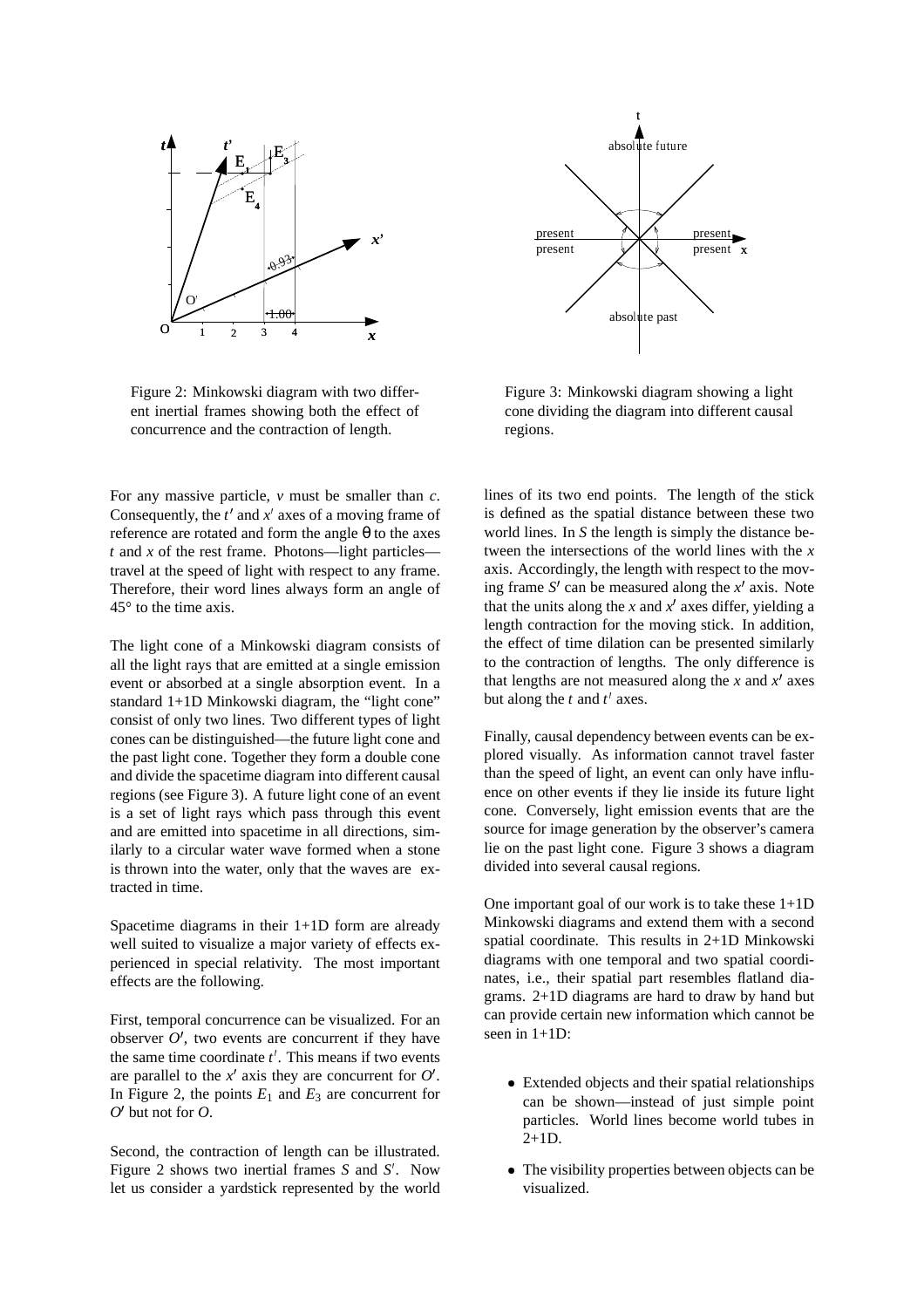- Objects can move in various directions of motion; in the 1+1D case the direction of motion is fixed along one axis.
- Angles become apparant in two spatial dimensions.
- The relativistic aberration<sup>1</sup> of light can only be seen in more than one spatial dimension.

Therefore, the extension of 1+1D to 2+1D Minkowski diagrams yields a significant increase in information. Conversely, the step to a complete 3+1D representation lacks a comparable qualitative enhancement: The full 3D spatial domain can be sampled by rotating a 2D spatial plane around the direction of motion of the observer; due to the cylindrical symmetry of the Lorentz transformation with respect to this axis of rotation, any orientation of the plane gives the same qualitative picture.

The basic idea is to generate 2+1D Minkowski diagrams automatically by taking any normal 3D scene and reduce 3D object coordinates to 2D object coordinates by intersecting with a plane. This plane can be placed and modified by the user. Finally, the intersecting lines between the objects and the plane are extruded to world tubes. One point of the plane is defined as reference point of the resting frame *S*. The observer can be placed onto the plane by the user and is used as the reference point of the moving frame *S'*.

### **4 GENERATION OF MINKOWSKI DIAGRAMS**

The automatic generation of 2+1D Minkowski diagrams consists of the following steps: intersection of 3D scene objects with a plane, extrusion to world tubes, Lorentz transformation of these world tubes, clipping, and creation of the light cone.

In the first step, all the intersection lines between the intersection plane and the objects in the scene are computed. The orientation and position of the plane is represented by a homogeneous transformation matrix *M*plane. Scene objects are transformed into the coordinate system of the plane by means of the inverted matrix  $M_{\text{plane}}^{-1}$ . The intersection computation is performed with respect to the plane's coordinate system, i.e., the resulting lines always have a coordinate  $z = 0$ . Objects are assumed to be represented by triangle meshes. Therefore, the intersection process yields only polygonal lines. A normal vector and material properties—such as object color—are attached to the polylines. The normal vector is obtained from the normal vectors of the source triangle by linear interpolation. Computational costs for this intersection calculation could by reduced by standard acceleration methods such as bounding boxes, octrees, or BSP trees. However, speed measurements show that a brute-force approach is fast enough for typical applications, cf. Section 7.

In the second step, world tubes are extruded from the previously obtained intersection lines. First, the world tubes are generated for the resting frame *S*. Here, the tubes are just extruded along the *t* axis. (In the 2+1D Minkowski diagram, the *t* axis is identified with the *z* axis.) Theoretically, world tubes are infinitely long. On a computer system, however, they are represented by polygonal meshes, which have finite length. Therefore, we choose corresponding vertex coordinates at  $z = 0$  for the lower end of the tube and  $z = z_{\text{max}}$  for the upper end, where  $z_{\text{max}}$  is based on the bounds of the Minkowski diagram. As the observer may move at arbitrary speed, the world tubes have to be transformed into the moving inertial frame *S'* of the observer. This process is based on the Lorentz transformation of the world tubes' vertices from *S* to *S* . The complete, inhomogeneous Lorentz transformation consists of a so-called Lorentz boost, rotations, and a translation. The Lorentz boost is caused by the different velocities of  $S$  and  $S'$ . Equations (1) and (2) reflect a Lorentz boost along the *x* axis; other directions of motions can be implemented by applying rotations before and after the boost. By combining the temporal and spatial coordinates to a 4D vector, general rotations and Lorentz boosts can be represented by a  $4 \times 4$  matrix. Therefore, several subsequent rotations and boosts can be subsumed in a single matrix by matrix multiplications. The Lorentz transformation changes the world tubes' vertices and might shift them out of the bounding box of the Minkowski diagram. This could cause overlaps or gaps in the diagram. To avoid these overlaps and gaps, the world tubes are either extended to the upper or lower *t* clipping plane or cut by the upper or lower *t* clipping plane.

Finally, the past light cone has to be added to the diagram. In contrast to objects of the 3D scene, the observer is described by a full 4D position vector. This means that the light cone does not necessarily have to start at  $t = 0$ . This past light cone shows which world tubes lie in the observer's view. In any reference frame, the apex angle of the cone always is 45 due to the constancy of the velocity of light, i.e., the radius of the cone is the same as the height of the cone. The height of the cone is determined by the position of the observer in time and the lower *t* clipping plane.

<sup>1</sup>For a moving observer, the direction of light rays is changed by this relativistic effect. A detailed description of the aberration of light can be found, e.g., in [Rindl91].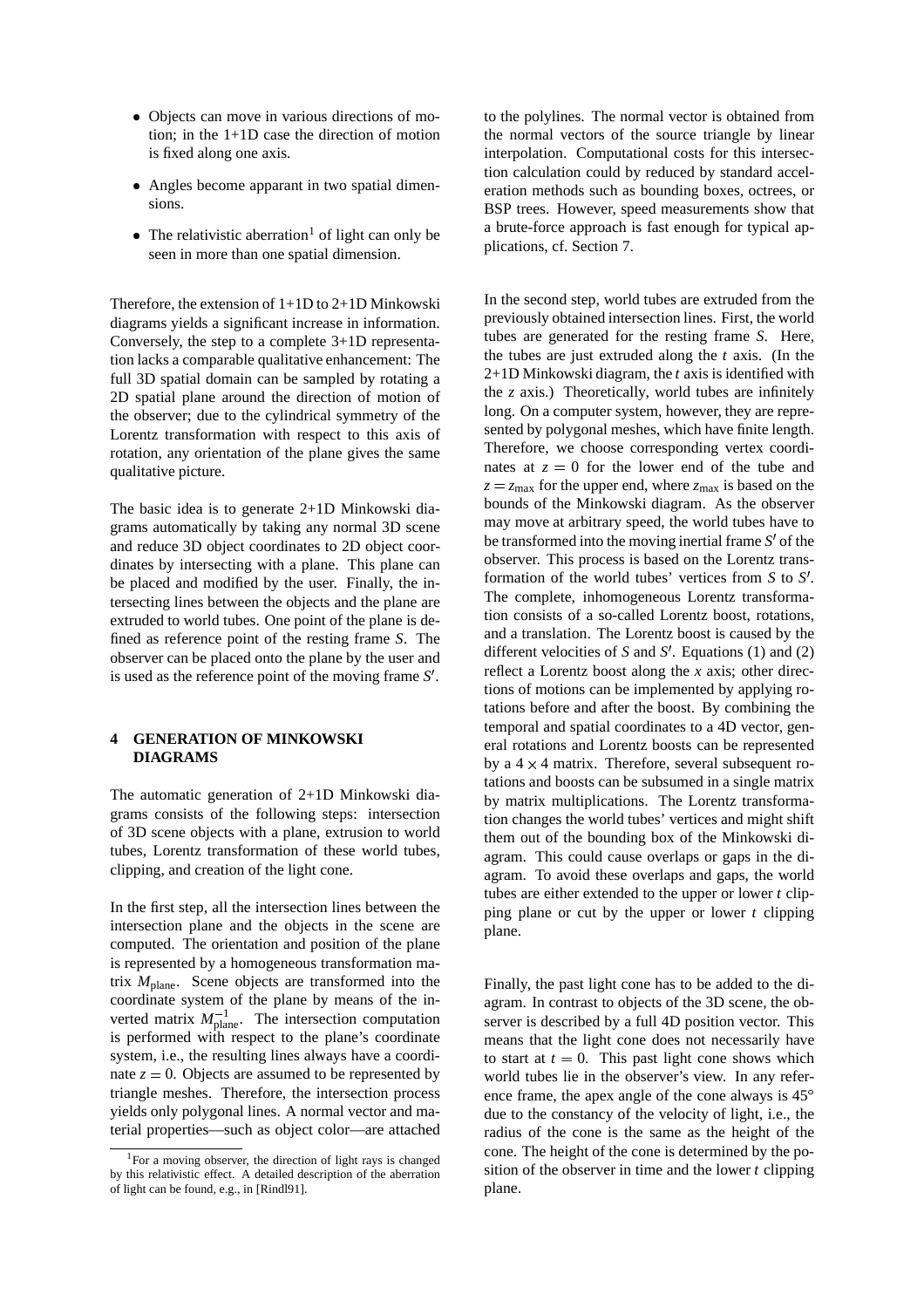

Figure 4: A light cone viewed from above.

Our implementation of the light cone includes two extensions which are usually not considered. The first extension allows to visualize visibility properties of surfaces by intersecting the light cone with the world tubes, i.e., to mark the parts of the objects that are visible for the observer. This could be done by directly calculating intersections between the cone and the triangles of the world tubes. However, by projecting the cone and the world tubes to the *xy* plane, this intersection calculation can be reduced to a 2D problem: recall that the cap of the cone always lies in the *xy* plane of the diagram. Now let us consider a camera located at the top of the *t* clipping plane and looking down the *t* axis. From that point of view, the cone has a circular outline and the world tubes are represented by lines lying inside and outside of that circle (see Figure 4).

Accordingly, these lines need to be intersected with the light rays from the observer to determine the visibility properties. Afterwards, the intersection points are connected to form a new outline which confines the region that is visible from the observer's point of view. The intersection with the lines is calculated by shooting 2D rays from the midpoint of the circle into all directions. Tests show that a sampling rate of  $\pi/30$  is enough to obtain satisfactory results. So far, the outline of the visible light cone is known with respect to the rest frame *S*. Analogously to the Lorentz transformation of the world tubes, this outline has to be transformed to the moving frame *S'*. The Lorentz transformation matrix for the world tubes is applied to the cone. Here, the time coordinate is set to  $t = t_{\text{obs}} - t_{\text{height}}$ , where  $t_{\text{obs}}$  is the time coordinate of the observer and *t*height is the height of the light cone, i.e., the distance between the cap and the apex. Unfortunately, the Lorentz transformation of cone vertices is equivalent to a transformation of the corresponding light rays. The angles between these rays are changed according to the relativistic aberration of light. Therefore, an originally isotropic sampling of the light cone with respect to frame *S* yields an anisotropic sampling with respect to the destination frame *S'*. This effect can be counteracted by considering the aberration of light during the sampling process. Therefore, the actual sampling directions  $\alpha$  are given by

$$
\alpha = \arccos\left(\frac{v}{1 + v\cos\alpha'}\right) \quad ,
$$

which is based on the inversion of the aberration formula,

$$
\cos \alpha' = \frac{\cos \alpha - v}{1 - v \cos \alpha} \quad . \tag{3}
$$

Here,  $\alpha'$  describes the isotropic sampling with respect to  $S'$  and  $\nu$  is the current velocity of the observer.

The second extension allows to visualize the aberration of light as a relativistic effect. Here, a second light cone in the form of a wireframe model is drawn on top of the first, standard cone. The visible line structure of the second cone represents the direction of incoming light rays, which is calculated by using Eq. (3). For an observer at rest, these light rays are equally distributed, whereas a moving observers measures a higher "density" of light rays in the direction of motion. Figure 7 (left image) illustrates this kind of visualization of the aberration of light.

### **5 ENHANCED VISUAL REPRESENTATION**

In a typical 2+1D Minkowski diagram, a large number of objects represent the world tubes and the light cone. The depth, orientation, important features, shape, and structure of these objects should be recognizable with ease to fully grasp the geometric structure of a Minkowski diagram and the relationship between its constituents. This goal can be achieved by applying appropriate NPR techniques. In addition, a more traditional textbook-feeling can be attained for illustrating Minkowski diagrams.

In this paper, we focus on work related to technical illustrations, like [Gooch98; Gooch99]. Most of these techniques can operate at interactive frame rates and can be integrated into the normal hardware-based rendering pipeline. Technical illustration are based on fairly algorithmic principles. Although a wide variety of styles and techniques are found in technical illustration, there are some common themes.

- Edge lines are drawn as black curves.
- Matte objects are shaded with colors far away from gray; the warmth or coolness of these colors indicates the direction of the surface normal.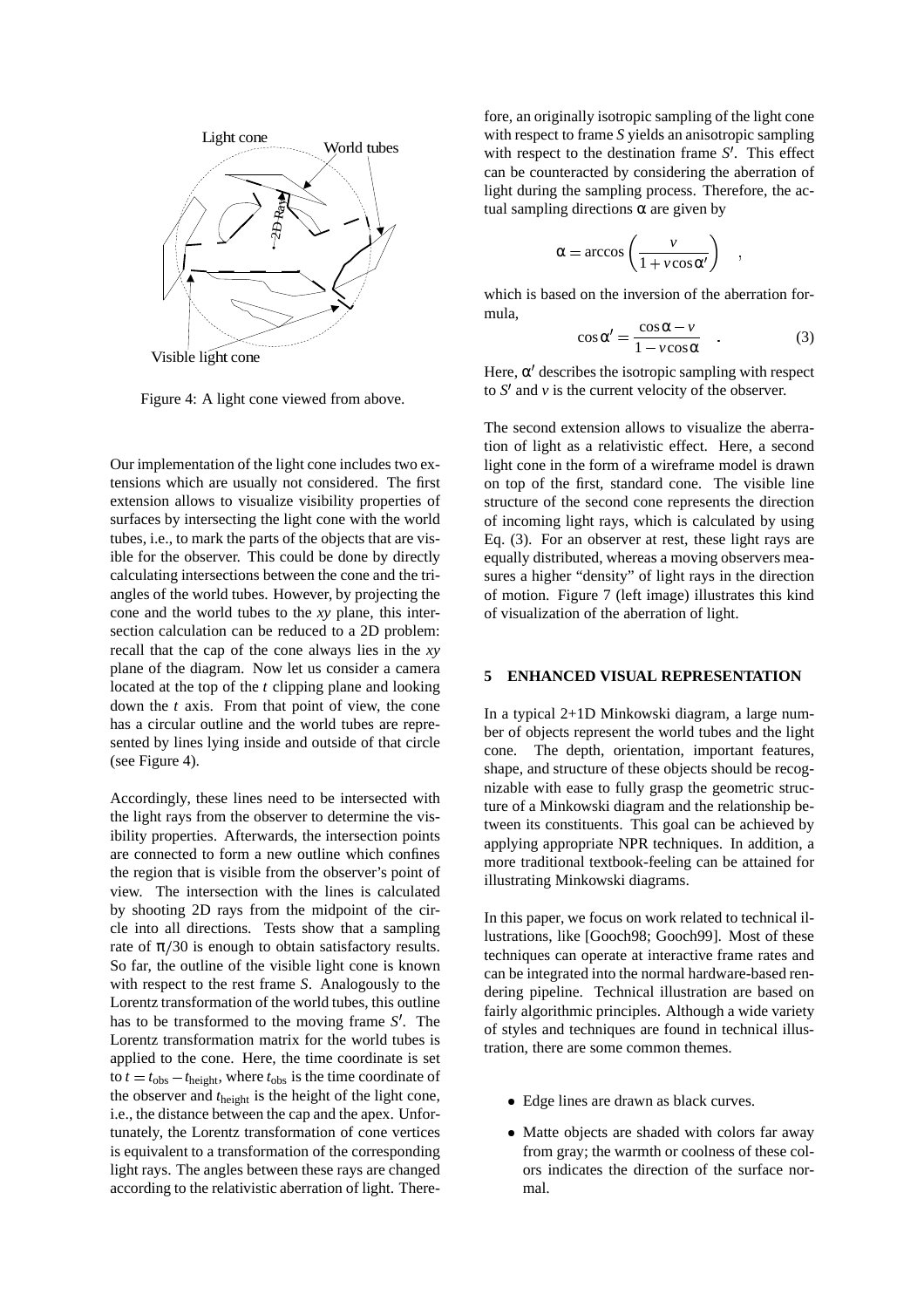A single light source provides white highlights.

We restrict ourselves to shading and material property aspects. These can be split into two major categories: line shading and surface shading. For the line shading part, only silhouette and edge lines are considered. A number of techniques were proposed to automatically find silhouettes—both as hardware and software methods [Zhang97; Marko97]. We use a technique described in [Gooch99], which takes advantage of OpenGL's PolygonOffset function. This is the only method known to us which can be implemented directly in Java3D and takes advantage of hardware acceleration. For the line weight many conventions exist which the illustrator chooses among, based on the intention of the image. The three most common ones are: a uniform weight used throughout the images, two line weights with heavy lines for outer edges and light lines for interior lines, and varying the line weight along a single line emphasizing the perspective of the drawing by heavy lines in the foreground. An improved depth information can be attained by choosing lines with varying weights. To accomplish different line widths even within a single object—in Java3D a shape object node can only have one appearance which is valid on the complete object—the complete scene is divided into different line width regions.

Surface shading in technical illustrations displays subtle shape attributes. In most technical illustrations, hue changes are used to indicate surface orientation rather than reflectance because shape information is considered more important than precise reflectance information. A hue shift of the shading model reduces the dynamic range for shading in order to ensure that highlights and edge lines remain distinct. This follows Tufte's strategy [Tufte97] of the smallest effective difference: "Make all visuals distinctions as subtle as possible, but still clear and effective". Therefore, Gooch et al. [Gooch98] propose a tonebased cool/warm shading method. We approximate this model by using two directional light sources with direction vectors  $\vec{l}$  and  $-\vec{l}$ . The respective colors are  $(k_{\text{warm}} - k_{\text{cool}})/2$  and  $(k_{\text{cool}} - k_{\text{warm}})/2$ , and the color of the ambient lighting is  $(k_{\text{cool}} + k_{\text{warm}})$ , where  $k_{\text{cool}}$ specifies a cool tone (mostly bluish and greenish colors) and *k*warm a warm tone (mostly reddish, yellowish, and orange). In a second rendering pass, white specular highlights are added.

We extend Gooch et al.'s model by two methods for distance color blending in order to enhance the perception of depth. The first one, which is also used by Ebert et al. [Ebert00], is a simple intensity depth cuing by applying a specific color as cuing color. Artists often use a bluish or another suitable background tone for cuing. This effect can be approximated in



Figure 5: System overview of *MinkRelVis*.

a hardware-based rendering pipeline by adding a linear fog to the scene. We propose another method that changes the saturation instead of the intensity of distant objects. In our opinion this results in a better subjective impression of the importance of closer objects. Since this approach does not change the brightness of objects, structures in the background are still recognizable—whereas the first approach blurs these structures. The saturation of a fragment can be described by:

$$
s_{\rm d} = s_{\rm s} * \left( \frac{z_{\rm fragment} - z_{\rm min}}{z_{\rm max} - z_{\rm min}} \right)^{k_{\rm s}} \quad ,
$$

where  $s_d$  is the new saturation,  $s_s$  the original saturation, and  $z_{fragment}$  the *z* value of this fragment. The maximum *z* value is  $z_{\text{max}}$ , the minimum *z* value is  $z_{\text{min}}$ , and *k*<sup>s</sup> is an additional saturation parameter. However, this method is more difficult to implement because both the frame buffer and the *z* buffer have to be read in order to adapt the color values. In Java3D, for example, this can only be achieved in intermediate mode rendering [SUN M00] and has some certain drawbacks, such as giving up double buffering.

# **6 SYSTEM OVERVIEW**

Our program *MinkRelVis* (Minkowski Relativistic Visualization) makes use of the Java3D scene graph API from SUN and the graphical user interface is based on Java2 Swing/JFC classes. The main reason for using Java3D is its platform independency. Java3D is currently available for Microsoft Windows, Linux, Solaris, HP-Unix, SGI's IRIX, and IBM's AIX. Other reasons are a rapid GUI production in Java, a great variety of freely available 3D file format loaders [Couch01], the possibility to integrate the system into a web environment, and the ongoing strong support for this API. Right now, the future of Java3D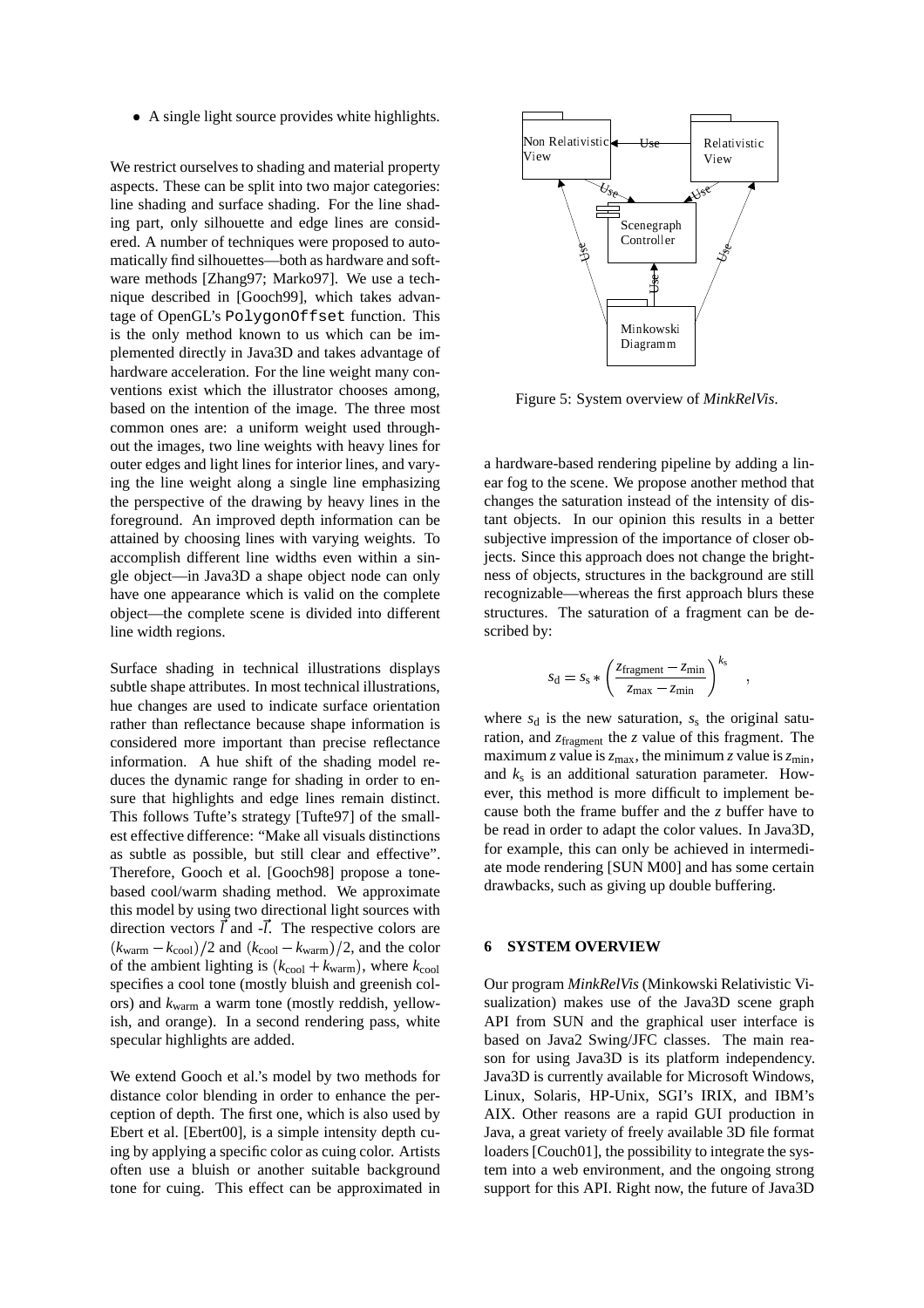

Figure 6: Non-relativistic test scene. The yellow cone represents the observer.

looks bright and many new interesting features will be added in future versions [SUN M01].

*MinkRelVis* consists of four main parts (see Figure 5):

- The SceneGraphControler which handles and stores all scene graph structures of the whole system.
- The Non-relativistic View which displays the scene in it's normal "non-relativistic view". Here, the user accomplishes his main tasks like placing the observer and the intersection plane.
- The Relativistic View showing a current shot of the scene from the observer's point of view if he would be flying through the scene. The "relativistic view" is based on relativistic polygon rendering.
- The Minkowski Diagram module itself.

Non-relativistic View, Relativistic View, and the Minkowski Diagram have all their own render-canvases and scene graphs which are managed by the SceneGraphControler.

#### **7 RESULTS**

Figure 7 shows two typical snapshots taken from *MinkRelVis*. Both images show a Minkowski diagram generated by using a test scene which can be seen in Figure 6. In Figure 7, the left image uses normal rendering and the right image uses NPR. In both images the observer travels with a velocity of 0 8*c*. The con traction of length and time dilatation become apparent. Moreover, the aberration of light is visible in the

|  | Table 1: Performance measurements. |
|--|------------------------------------|
|--|------------------------------------|

| Task                            | Duration |            |
|---------------------------------|----------|------------|
|                                 | in ms    | in percent |
| intersection calculation        | 491      | 20         |
| scene graph traversal           | 180      |            |
| extrusion of intersection lines | 1723     | 71         |
| others/communication            | 21       | 2          |
| total                           | 2415     |            |

left image as the points of the second light cone shift into the observer's direction of motion. Visibility tests are also activated; the light cone ends at the intersection points with the world tubes.

To verify that the system can operate in nearly interactive rates for typical applications, a test with a more complex scene showing a complete Lancia engine block containing 85 objects, 174283 triangles, 67746 normals, and 90108 vertices was conducted. Table 1 shows the results for the different tasks. The values were taken on an Athlon 1200 MHz PC with 512 MBytes RAM, Windows 2000 Service Pack2, Java implementation 1.3.1 from SUN, and Java3D 1.2.1 03 (OpenGL). The values show that the largest amount of time is used for extruding lines into world tubes and not the intersection calculation, which only takes about a quarter of the total time. Overall we are very satisfied with the performance and stability of Java3D, although there were reports on problems concerning dynamic scenes in the past [Kling01]. We also encountered some problems/bugs and inflexibility owing to the intermediate-mode rendering of Java3D. We hope that these issues will be addressed in future implementations. The only real major problem we experienced with Java3D is its memory usage. Even simple scenes already take up several megabytes of physical memory and therefore the Java virtual machine runs out of its standard heap size of 64Mbyte quite fast.

# **8 CONCLUSION AND FUTURE WORK**

In this paper a system for automatically generating 2+1D Minkowski diagrams has been presented. We have proposed some additional properties which do not exist in traditional spacetime diagrams. At the same time our system combines and demonstrates the difference between abstract visualization and direct rendering approaches. Furthermore, NPR techniques have been adapted and extended to improve the perceptibility of the diagrams and allow a textbooklike feeling. We have shown that the system can be implemented successfully in Java3D today and that